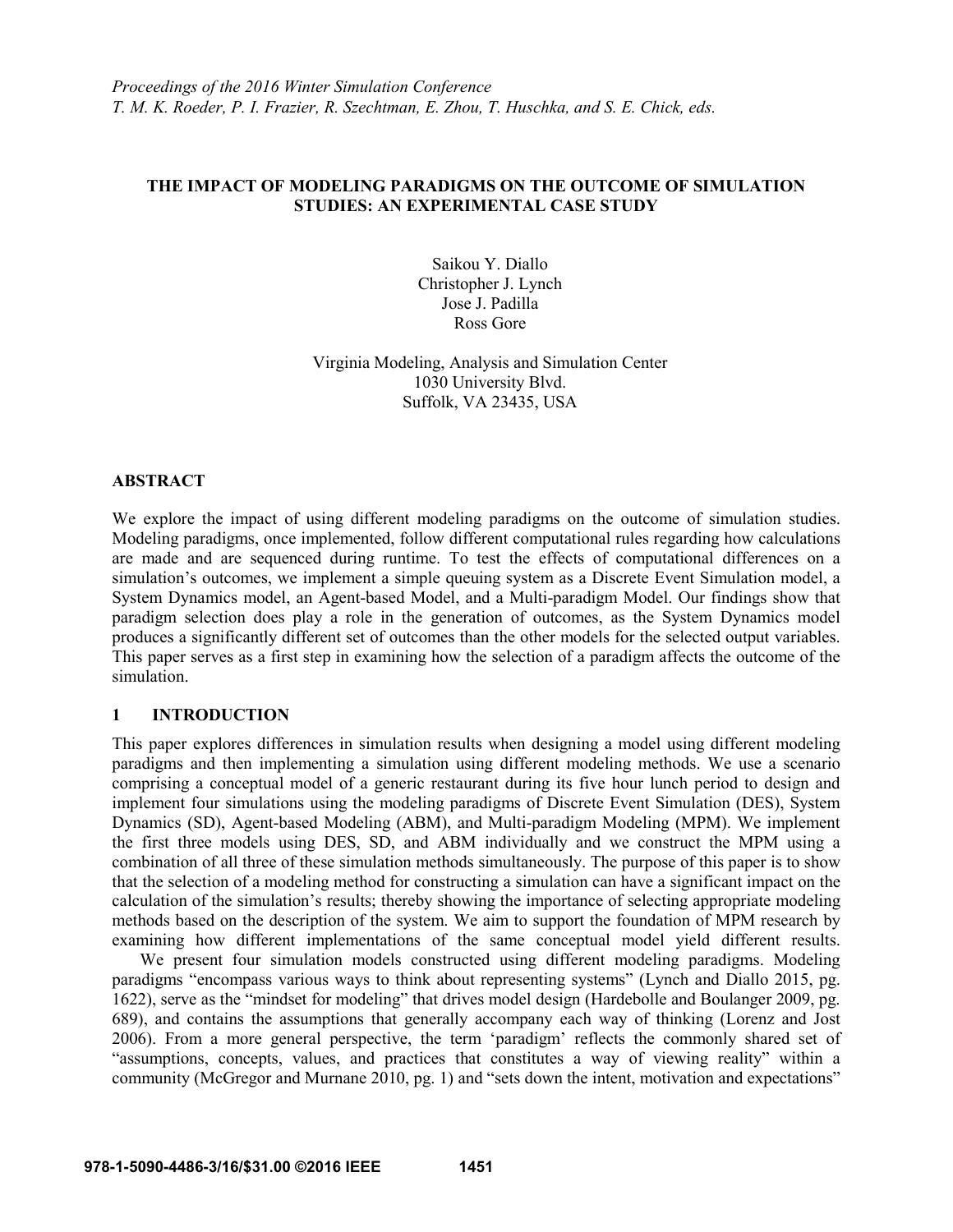that drive the research (Mackenzie and Knipe 2006, pg. 2). A paradigm does not require a standard interpretation or a full set of rules in order to guide research (Kuhn 1970).

In contrast, 'Modeling methods' link modeling paradigms with their implementations. A method is the technique, procedure, or tool used to collect data, conduct research, or analyze data and is based upon a selected methodology (Mackenzie and Knipe 2006; McGregor and Murnane 2010). A methodology is an approach linking a paradigm to research (Mackenzie and Knipe 2006) and deals with the "philosophical assumptions that underlie any natural, social or human science" (McGregor and Murnane 2010 pg. 2). A common approach for transitioning from a MPM model or any single modeling paradigm into an executable simulation is through the use of formalisms (Vangheluwe, de Laura, and Mosterman 2002; Zeigler 1984). Formalisms provide explicit, unambiguous representations of a model necessary for a model's implementation on a digital computer (Zeigler 1984). The Discrete Event System Specification (DEVS) formalism, developed by Zeigler (1984), is an example of a commonly used formalism for implementing DES models.

Multi-paradigm Modeling involves using multiple paradigms to facilitate the conceptualization and design of a model (Lynch et al. 2014; Villa and Costanza 2000), but uses one or more modeling methods to implement the simulation (Hardebolle and Boulanger 2009; Mosterman and Vangheluwe 2004; Vangheluwe, de Laura, and Mosterman 2002). Vangheluwe, de Lara, and Mosterman (2002) define MPM as a combination of multi-formalism modeling (the coupling together of models specified in different formalisms or converting a model specified in one formalism into a different formalism), abstraction (the relationships between models constructed at different levels of abstraction), and meta-modeling (describing classes of models which allows for the specification of formalisms). From this definition, abstraction plays the role of connecting paradigms together when transitioning to implementation, as any mechanisms needed within the combined model for maintaining consistency of units, time, and interactions should be identified as part of this process. Collectively, these concepts emphasize the importance of being able to build the simulation when engaging in MPM. Lynch et al. (2014) present a framework for constructing multi-paradigm models that is intended to handle multiple stakeholders' perspectives, account for different levels of abstraction, and provide traceability from reference model, to conceptual model, to simulation model. Hardebolle and Boulanger (2009) provide a survey of techniques used for conducting MPM.

Other Modeling and Simulation (M&S) terms contain similar meanings to that of MPM, such as multimodeling as a more general term referring to models comprised of multiple models independent of paradigm (Fishwick and Zeigler 1992; Fishwick 1995) or multifaceted modeling when using multiple models to address different portions of a question (Zeigler 1984). Lynch and Diallo (2015) and Balaban, Hester, and Diallo (2014) provide further discussions on the various M&S terminologies used with respect to constructing models that are comprised of multiple types of models. In this paper, we focus on paradigms and not methods or formalisms.

The remainder of this paper continues as follows: Section 2 provides our methodology for constructing the four simulation models and for conducting our comparison of results. Section 3 provides a description of a conceptual restaurant scenario and each of the four simulation implementations. Section 4 presents the results from each simulation and a discussion. We conclude in Section 5 and provide avenues for future work.

# **2 METHODOLOGY**

Our methodology consists of three basic steps: (1) establish the background information for the base model used for all four simulation implementations; (2) construct the four simulation implementations; and (3) compare the results of each implementation to discern the effects that computational differences cause when running the same experiments for each simulation. The beginning of Section 3 presents the necessary information about the system that holds across all of the models. Step 3 requires running the simulations for the same length of time and collecting equivalent output types. For example, the number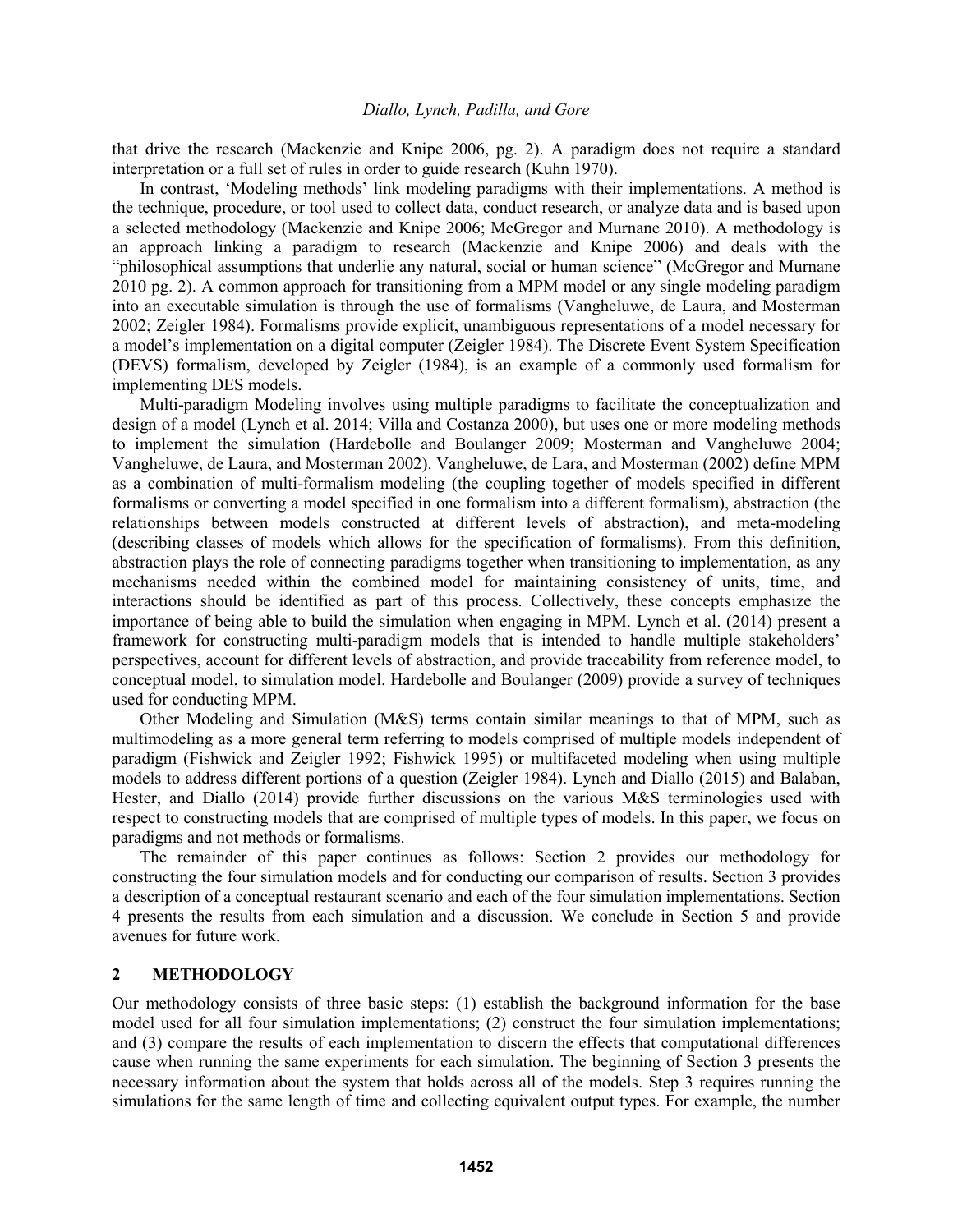of customers that exit the restaurant is represented in each simulation, but in various forms (i.e. entities, flows, and agents). When we construct the simulations (Step 2), we ensure that the same rates of arrivals to the system, processing time within the system, and base time units are maintained across all four implementations. For comparing each of the simulations, we collect the minimum, maximum, average, and mean confidence values for the total number of individuals that complete their business and exit the system as well as for the total number of individuals that are still inside of the system at the end of each run. Additionally, we collect the total real time that each run takes to execute in order to compare differences in execution lengths across the modeling methods.

Using the DES paradigm, we break the system into a sequence of discrete steps, based on the points within the system that require any length of time for the entity to act, or points at which the entities depend upon the availability of a resource. This sequence is then represented as a sequence of nodes connected together along a mono-directed path that is structurally reflective of the modeled system. Our example uses a single server and a single queue which means that the number of resources directly restricts the maximum number of entities that can move through a process at any given time. For queuing simulations, the times between arrivals are statistically similar to number produced by an exponential distribution using the mean value of the flow rate (McKenzie 2010); therefore, equivalent arrival rates can be used in each implementation.

Within the SD paradigm, the entities are observed based on how they flow into and out of the system as an aggregated population. Entities are no longer discernable as individuals moving through the system; instead, the cumulative outflow from the system reveals the total number of entities that exited during the course of a run. Conceptually, this means that resources do not directly interact with entities in this paradigm. Instead, the effect of interacting with entities and keeping them in the system for some period of time is now captured as a dampener on the outflow rate of the model.

Similar to the DES conceptualization, in the ABM paradigm the system is broken down into a discrete set of sequential states. Instead of capturing these states as a sequence of system nodes, the states are represented as a sequence of states that are internal to each agent; therefore, the ABM implementation does not visually reflect a direct structural representation of the modeled system. The individuals entering the system represent one type of agent (of which a new agent is generated as needed during execution) and the system represents a second type of agent. This gives each individual the same set of behaviors and goals, but allows the system to respond to requests in order to maintain order and prevent conflicts from the arriving agents.

The MPM implementation combines components from all three of these implementations. SD components capture the arrivals of individuals into the system using flow rates; however, these arrival rates are then converted into discrete individuals. ABM components represent the individuals within the system as agents and portray their current internal states as they move through the system. DES components represent the sequence of states that the individuals move through within the system as well as the resources that process the individuals. The interactions that cause the individuals to ultimately complete their goals within the system and then exit the system take place between the agents within the ABM component and the resources within the DES components. The following section presents the conceptual model driving each implementation and provides a description of each model.

# **3 THE MODELS**

We use a scenario of a restaurant during its lunch period as a starting point from which to implement simulation models using DES, SD, and ABM individually, as well as a combined DES, SD, and ABM model. A customer arrives on average every 45 seconds over a five hour lunch period from 10:00 am to 3:00 pm and waits in a single line to be served. The restaurant opens for lunch at 10:00 am and the restaurant initially starts free of customers. The restaurant has a single server that takes orders and gives the customers their food one at a time on a first-come first-served basis. The restaurant does not have a seating area; therefore, customers leave the restaurant as soon as they obtain their food. The server spends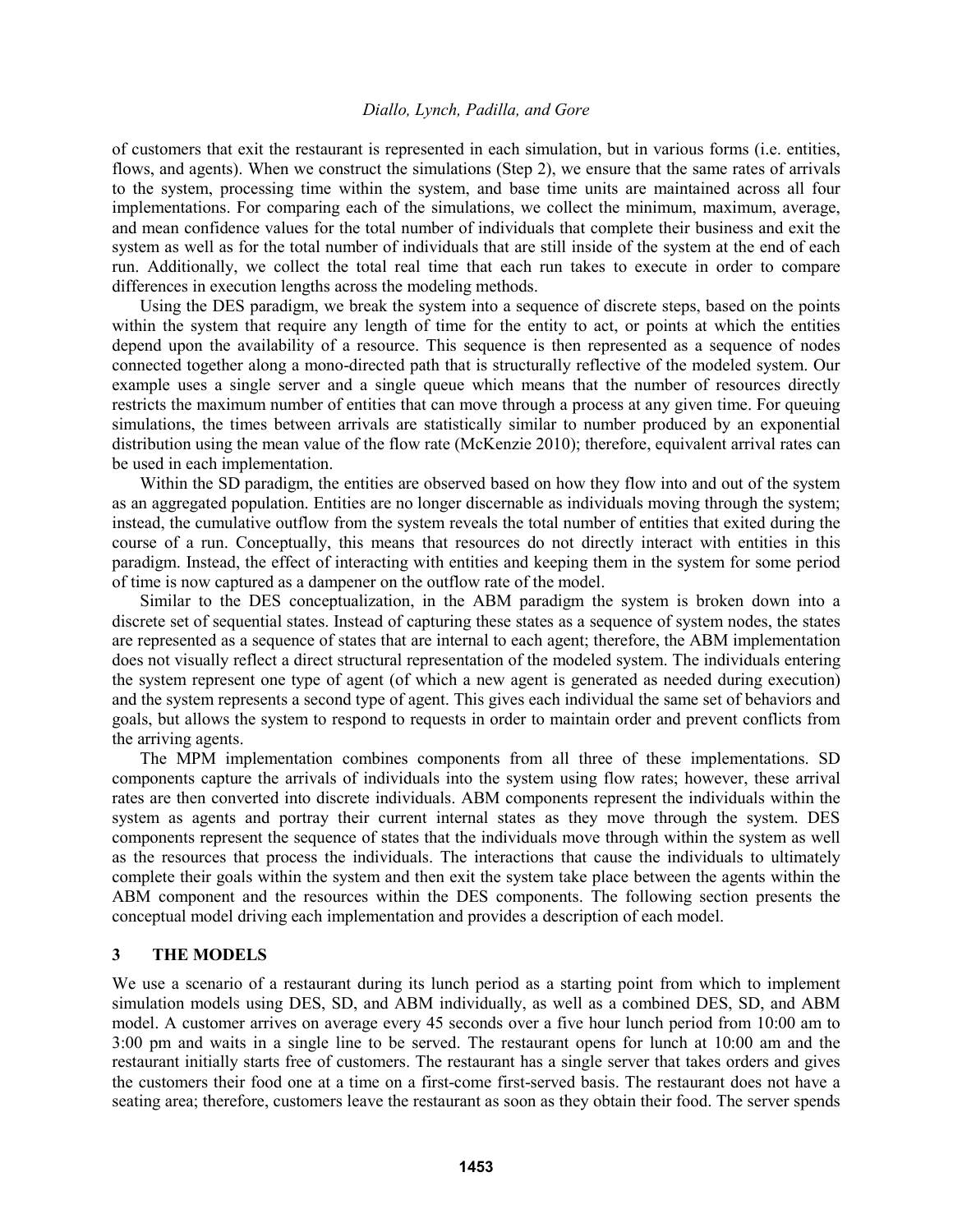an average of 45 seconds serving each customer; however, depending upon the order, the transaction can be completed in as quickly as 25 seconds or take as long as 90 seconds per customer. Figure 1 provides a conceptual model for this scenario. Figure 2 parts A-D provide views of the restaurant scenario implemented in each of the simulation methods.



Figure 1: Conceptual model depicting the arrival of customers to a restaurant followed by potential queuing while people receive service one at a time on a first-come first-served bases and concludes with the departure of the customers.



Figure 2: Simulation implementations using (A) Discrete Event Simulation, (B) System Dynamics, (C) Agent-based Modeling, and (D) a multi-method model that combines Discrete Event Simulation, System Dynamics, and Agent-based Modeling.

To help maintain consistency across models, and to form a basis for comparing results, we maintain the following assumptions across each implementation: (1) we use minutes as the base time unit for execution; (2) we use AnyLogic version 7.3.3 for all implementations and executions; (3) an exponential distribution represents customer arrivals; (4) a triangular distribution represents the processing time at the server; (5) there is only one server; and (6) initially there are no customers in the system. The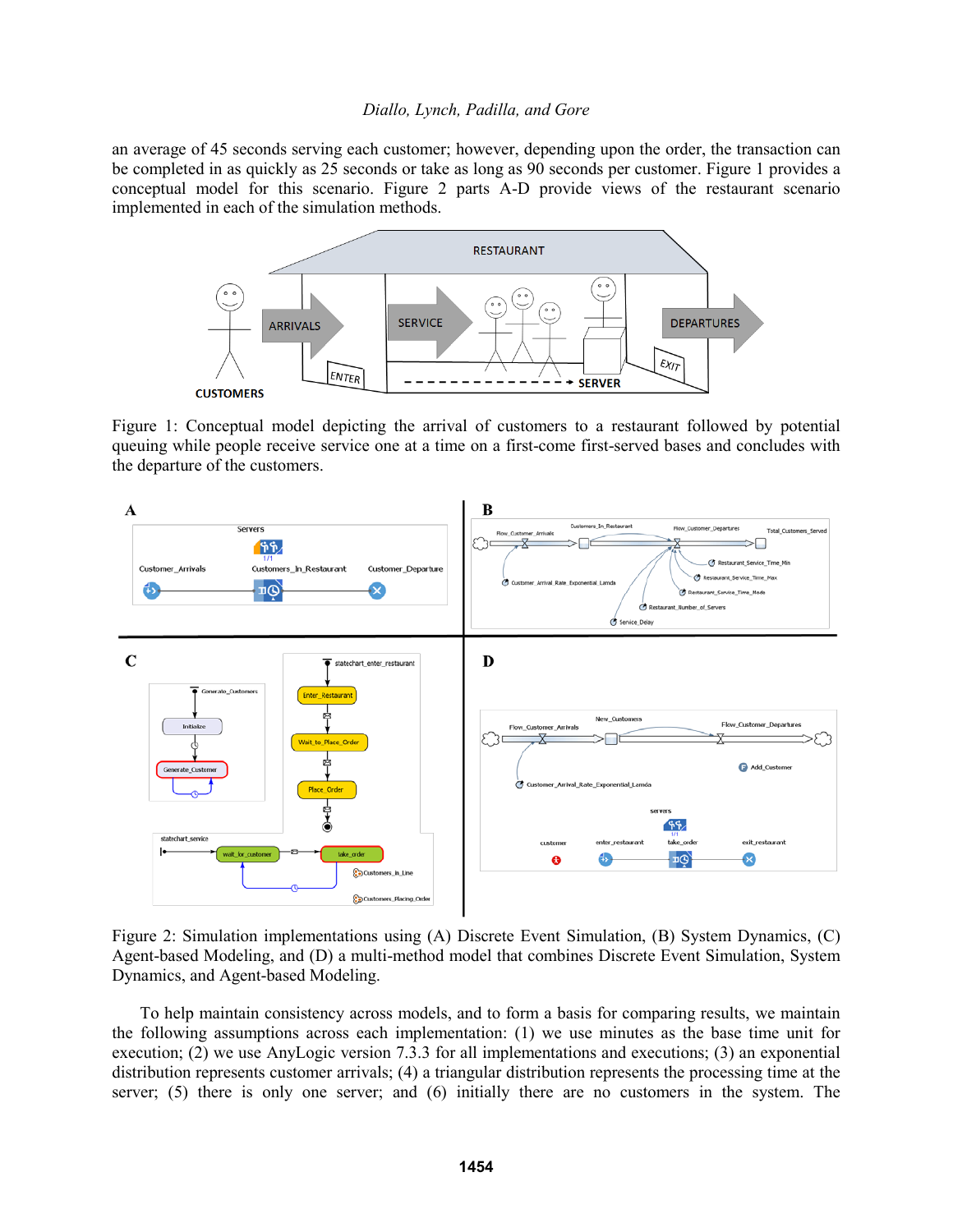implementations of each paradigm contains numerous differences with respect to time representations, bases of value, behaviors, expressions, and levels of resolution characteristics, leading to computational differences when executing the models. The implementations of the four models are presented within the following four subsections to identify the differences and commonalities between models.

### **3.1 The Discrete Event Simulation Model**

The DES implementation of the restaurant description separates the components of the system into a series of discrete nodes that reflect the possible events that a customer encounters in the restaurant and represents each individual customer as an entity within the system. The simulation consists of one arrival node, one queue, one process node, one resource type, one entity type, and one exit node. Entities are dynamic objects usually created with respect to the expected interarrival times, they move through the system following the links between the nodes, and they are destroyed when they leave the system (Kelton, Sadowski, and Swets 2010). The server is captured as a resource and acts as a required object in order to process an entity through a process node. Representing the server as a resource allows us to restrict the number of customers being processed at any given time within the simulation (in this case one to match the single server specification given for the restaurant), since a resource must be available in order to serve an incoming entity.

The arrival node (*Customer\_Arrivals*) captures the average interarrival time between customers using an exponential distribution with an expected value  $(E(X))$  equal to a mean value ( $\beta$ ) of 0.75 minutes  $(E(X) = \beta)$  to decide when to generate each new customer during execution. The process node (*Customers\_In\_Restaurant*) represents the amount of time required for a customer to place an order, pay, and receive the order using a triangular distribution with a minimum value of 0.417 minutes, a maximum value of 1.5 minutes, and with a most likely value of 0.75 minutes. The process node also seizes an available resource to ensure that a customer can only be served when a server is available. The process releases the resource once the customer has been served in order to free up the resource for the next customer. Since only one customer can be served at a time, the queue provides a location for entities to wait in first-come first-served order until the server is available. Immediately after a customer is finished at the process node, that customer moves directly to the exit node (*Customer\_Departure*) and is removed from the simulation. The *Customer\_Departure* node keeps track of the total number of customers that exit the restaurant.

# **3.2 The System Dynamics Model**

The SD implementation represents the system as a flow of customers through the restaurant (Figure 2B). Unlike the DES and ABM implementations, customers are not differentiated as distinct entities. We use a Stock and Flow diagram to capture (1) the rate of flows over time within the system (represented by thick, directed arrow paths in the figure), and (2) stocks which calculate the number of customers within the restaurant at a given point in time. Flow rates provide the amount of customers that move into or out of (depending on the direction of the arrow) a stock at each time unit. Each flow is internally represented by an equation that includes all variables that are externally connected to it within the diagram. In Figure 2, these variables are portrayed as circles with a wedge inserted in the top-right corner. The stocks are displayed as square boxes and they are mathematically represented using differential equations.

We include the customers' arrival rate (*Flow Customer Arrivals*), the rate at which customers are served and thereby leave the restaurant (*Flow Customer Departures*), the current number of customers inside of the restaurant *(Customers In Restaurant*), and the total number of customers that have been served (*Total\_Customers\_Served*). Customer arrivals are characterized as an exponential rate with an average of one customer arriving every 45 seconds (*Customer\_Arrival\_Rate\_Exponential\_Lambda* = 0.75 minutes) as shown in equation (1) to match the interarrival distribution used in the DES and ABM implementations. However, computationally this exponential function is divided by the time step (dt)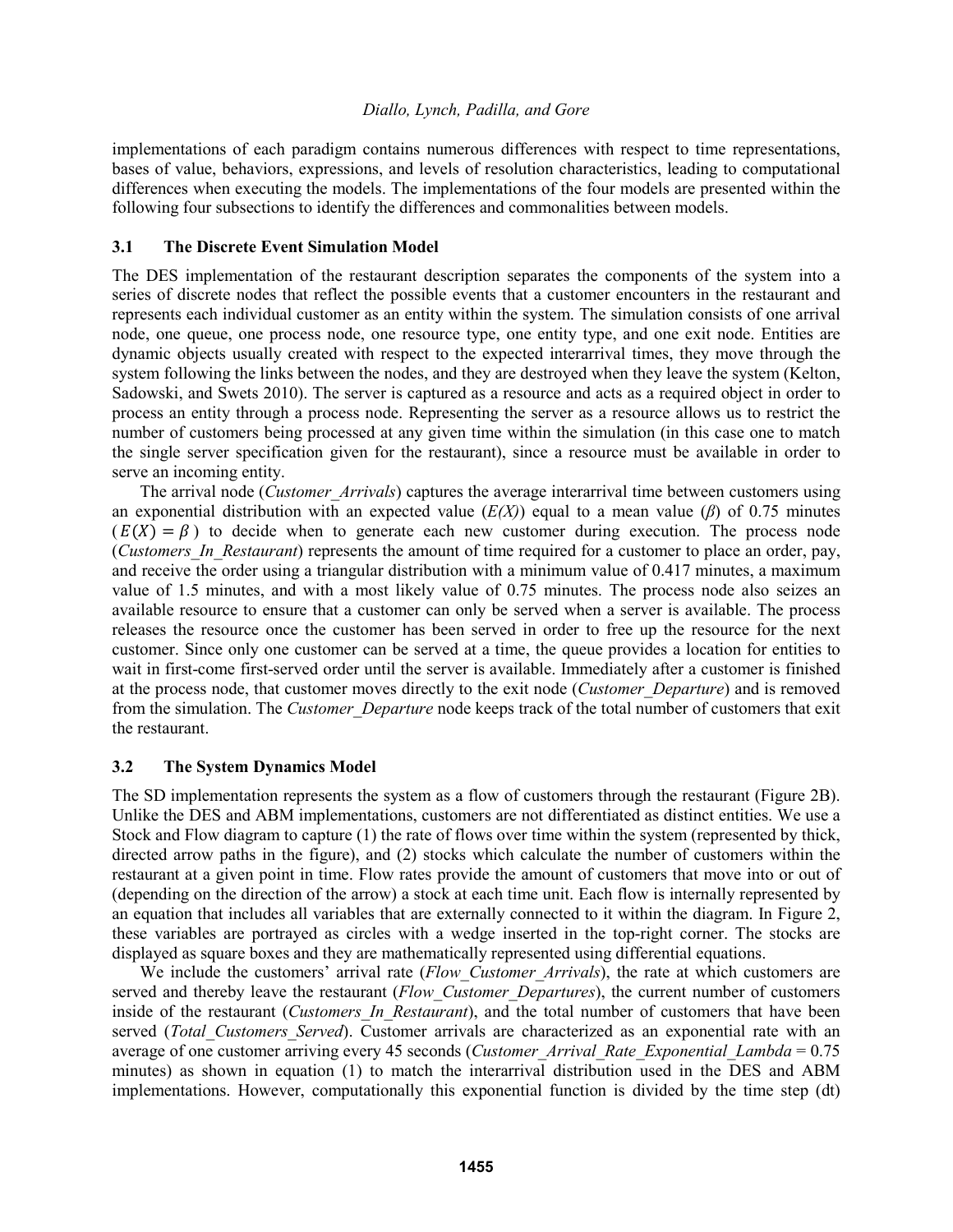used for executing the simulation to provide the change (positive or negative) to the stock since the previous time step in order to produce the rate of change (i.e. the flow) into/out of a stock every time step.

$$
Flow\_Customer\_Arrivals = exponential^{(Customer\_Arrival\_Rate\_Exponential\_Lambda)}.
$$
 (1)

Customer departures are a rate defined using a single server (*Restaurant\_Number\_Of\_Servers* = 1) who takes 25 to 90 seconds to serve each customer (customers are reflected by the current value of the *Customers In Restaurant* (*CIR*) stock at any point in time during execution) with an average of 45 seconds modified by a delay which represents the time that a customer remains inside the restaurant (possibly queueing) while waiting to be served (*Service\_Delay*) as shown in equation (2). Traditionally, SD models do not incorporate randomness within their functions and produce deterministic outcomes; however, recent applications of SD have incorporated stochastic functions in order to account for uncertainty within the modeled system (Djanatliev and German 2013; Langroodi and Amiri 2016; Pretorius and Benade 2011). We maintain the stochastic function of service time for the outflow of customers from the system in order to capture the uncertainty in the outflow rate arising from the variability that human servers bring within a terminating simulation and to account for the variability in total time spent in the system.

Flow<sub>–</sub>Customer<sub>–</sub>Departures = delay 
$$
\left[\min\left(CIR, \frac{1}{x}\right), \text{Service_{\_{}Delay}, Z\right],
$$
 (2)

where CIR  $\geq$  0 to ensure that the number of customers in the restaurant cannot fall below 0, *Z* = 0 to reflect that the restaurant initially is empty, and  $min(CIR, \frac{1}{x})$  takes the minimum between *CIR* and  $\frac{1}{x}$  to bound the flow rate between 0 and the maximum outflow value. *X* equals the number of servers in the restaurant multiplied by a triangular distribution using a minimum of 0.417 minutes (25 seconds), a maximum of 1.5 minutes (90 seconds), and a mode of 0.75 minutes (45 seconds).

The stocks reflect the current number of customers within the restaurant and that have exited the restaurant at time *t* as shown in the differential equations given by (3) and (4). These equations provide the representation of the effects of the flows on each stock (with outflows subtracted from inflows) added to the stock's initial value. Since there is no outflow from the *Total\_Customers\_Served* (*TCS*) stock, this stock serves as an accumulator for the cumulative number of customers that have traveled through the restaurant at any time *t*.

$$
CIR(t) = CIR(t_0) + \int_0^t (Flow\_Customer\_Arrivals(t) - Flow\_Customer\_Department(s(t)) dt,
$$
\n
$$
TCS(t) = TCS(t_0) + \int_0^t (Flow\_Customer\_Department(s(t)) dt,
$$
\n(4)

where  $CIR(t_0) = 0$  and  $TCS(t_0) = 0$  since the restaurant is initially empty at the start of each lunch period.

As an initial sanity check that the implementation is correct, we check that the time units are consistent across all flows and stocks (Forrester and Senge 1980; Sterman 2000) and that they correctly map to the base time unit of the model.

#### **3.3 The Agent-based Model**

The ABM implementation divides the components of the restaurant scenario description into agents that interact in order to capture all of the actions that occur in getting a customer successfully through the restaurant. The model consists of two types of agents: (1) customers (a population of agents); and (2) the restaurant (a single agent). The agents interact by passing messages to each other and acting upon the messages that they receive (Gilbert 2008). Our implementation employs state charts to show the sequence of states that each agent takes during execution and to capture the transitions between states. A state chart displays the current status of an agent at any point in time during execution and transitions between states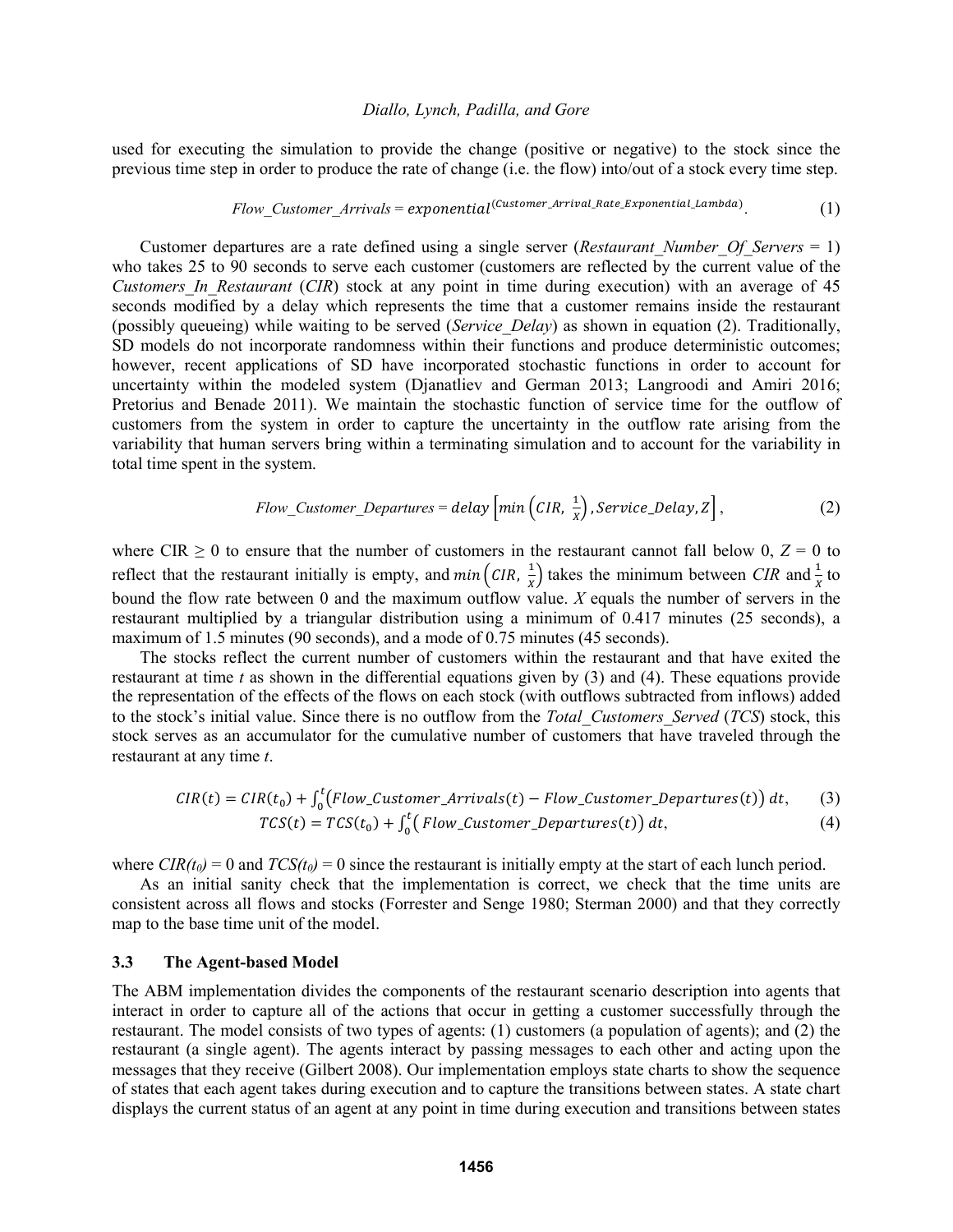are unidirectional. The symbol (clock symbol) displayed on the link between each state conveys whether the transition is based on a specific time transition or on receiving a message (envelope symbol). Figure 2C displays three state charts: one to capture the behavior of the customers (*statechart\_enter\_restaurant*); one to capture the behavior of the restaurant (*statechart\_service*); and one to generate customers throughout execution (*Generate\_Customers*). The total number of customers processed through the restaurant are tracked within the restaurant.

The *statechart enter restaurant* state chart displays the sequence of states and transitions that apply to the customer. Once generated, the customer enters the *Enter* Restaurant state which sends a message to the restaurant to indicate that the customer has arrived. A return notification from the restaurant that the customer has been added to the list of waiting customers triggers the customer's transition to the *Wait to Place Order* state where it then waits until the server is available to take its order. A message from the restaurant that the server is available then triggers the customer to transition to the *Place\_Order* state. The customer remains in this state until the restaurant notifies it that its meal is ready at which point it exits the system.

The *statechart service* state chart along with the two list objects (*Customers In Line* and *Customers\_Placing\_Order*) represent the behavior of the restaurant. Immediately upon the creation of the restaurant, the state chart proceeds to the *wait for customer* state. Every time that the state chart enters this state, the restaurant checks its *Customers\_In\_Line* list to see if any customers are ready to be served. Alternatively, whenever a new customer enters the restaurant, if the restaurant is waiting in this state, then it will trigger the transition to the *take\_order* state. Upon entering the *take\_order* state, the restaurant takes the first customer on the list, notifies that customer that it is now being serviced, and removes the customer from the *Customers\_In\_Line* list and adds it to the *Customers\_Placing\_Order* list. Since the restaurant only has a single server, only a single customer can be on the *Customers\_Placing\_Order* list at a time; however, any number of customers can be on the *Customers\_In\_Line* list. Using the same distribution as the DES and SD implementations, the restaurant remains in the *take\_order* state for an amount of time determined by a triangular distribution with a minimum value of 0.417 minutes, a maximum value of 1.5 minutes, and with a most likely value of 0.75 minutes at which point it (1) transitions back to the *wait\_for\_customer* state, (2) notifies the customers that its business is complete, (3) increments the counter for the total number of customers processed, and (4) removes the customer from the *Customers\_Placing\_Order* list.

The final state chart shown in Figure 2C (*Generate\_Customers*) displays the process for generating agents during execution. The *initialize* state generates the restaurant agent before starting the process of generating customers to ensure that customers cannot try to access the restaurant before it has been created. The state chart then transitions to the *Generate\_Customer* state after one simulated time step passes. This state links back to itself based on a time delay and generates one customer each time that the state is executed. The delay is stochastic based on the average interarrival time between customers using an exponential distribution with an expected value ( $E(X)$ ) with a mean ( $\beta$ ) of 0.75 minutes ( $E(X) = \beta$ ) in an identical process to that of the DES implementation.

The combination of these state charts results in the following system behavior: (1) a customer agent is generated using the interarrival distribution defined above; (2) the customer sends a message to the restaurant agent as a notification that the customer has arrived; (3) the customer is then added to the list of people waiting to place orders (*Customers In Line*); (4) if there is currently nobody being served, the restaurant moves to the *take order* state, the customer is moved from the *Customer In Line* list to the *Customers\_Placing\_Order* list, and the customer moves to the *Place\_Order* state; (5) otherwise, the customer waits in a first-in first-out sequence on the *Customers\_In\_Line* list before moving to the *Place Order* state; (6) the customer waits for a period of time determined by the triangular processing distribution described above; (7) the restaurant then notifies the customer that the order is complete, the customer is removed from the *Customers* Placing Order list, and the customer leaves the system; and (8) the restaurant checks to see if another customer is waiting in line and (8a) if yes, then for the first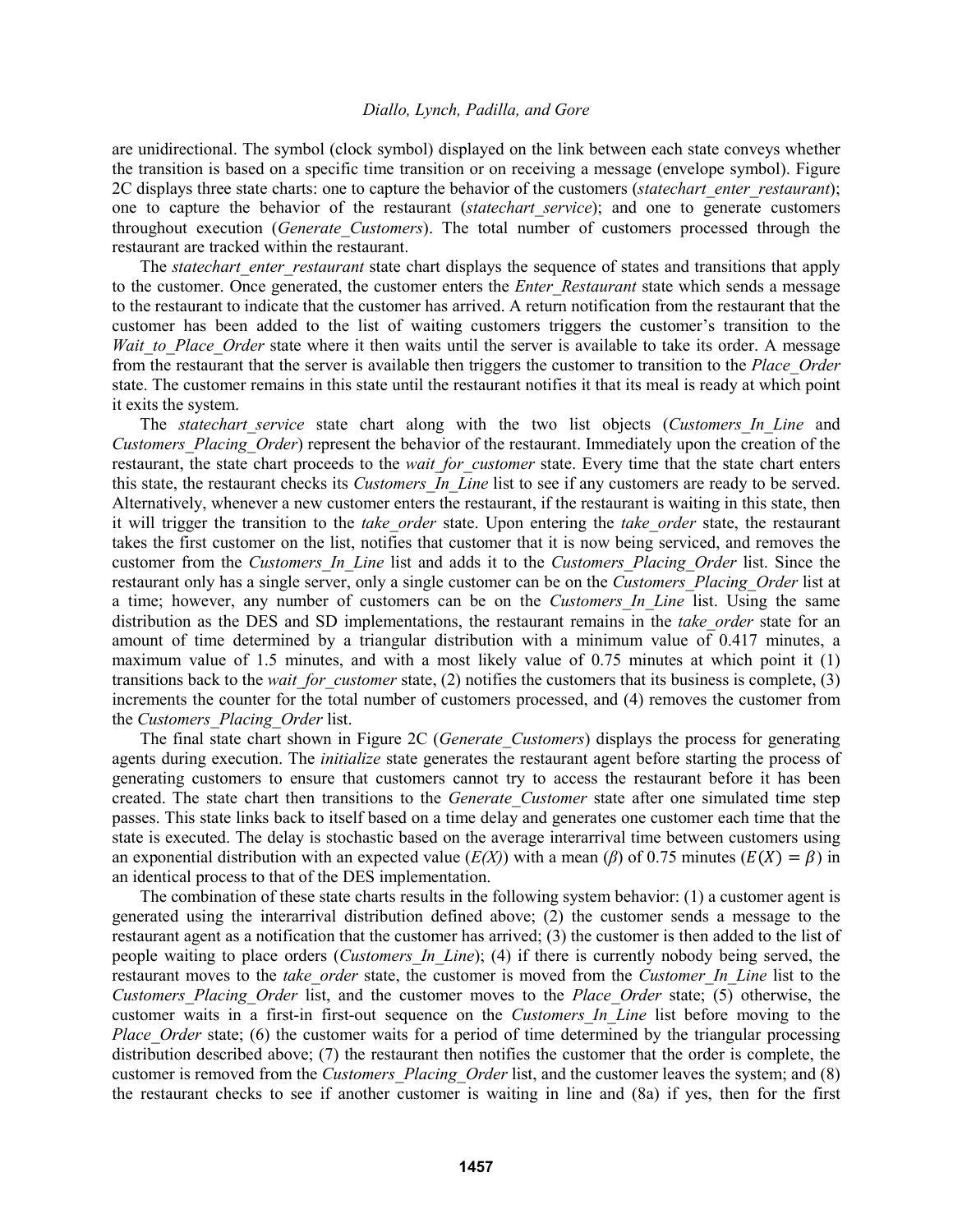customer in line, repeat steps 4-8 otherwise, (8b) wait for a new customer to arrive to the restaurant and the restaurant remains in the *wait\_for\_customer* state.

### **3.4 The Multi-method Model**

The multi-method implementation combines elements from all three of the previous implementations. Customer arrivals are represented as a flow rate using a stock and flow diagram similar to Section 3.2. Customers are represented as agents which contain the same *statechart\_enter\_restaurant* state chart that is shown in Section 3.3. The restaurant is represented using the same sequence of DES arrival, queue, process, and exit nodes with the server represented as a resource as in Section 3.1. All of the various implementation methods now interact in order to represent the interactions between the customers and the restaurant and simulate the total number of customers processed through the system. Figure 2D displays the layout of the multi-method implementation.

The flow of customer arrivals occurs using the same formula provided in (1) by the SD implementation. This provides a continuous accumulator into the *New\_Customers* stock; however, unlike the SD model, there is not an accumulator on the stock and flow diagram that counts the total number of arrivals to the system as these are now tracked in the DES portion of the model. The outflow from the *New\_Customers* stock is handled by the *Add\_Customer* function which is triggered every time that the value of *New\_Customers* exceeds a whole number value. This decreases the value of the stock by one and manually injects a new customer agent into the DES system. Therefore, the arrival node on the DES model does not operate using an interarrival distribution in this model, instead it waits for the specific notification that it needs to inject a customer. Upon creation, a customer enters the *Enter\_Restaurant* state and waits for the restaurant to tell it when to transition to its next state.

The *take* order process node handles the remainder of the actions and is comprised of a First-In First-Out queue followed by a single server process (driven by the availability of a single resource). When arriving to *take order*, a customer switches to the *Wait to Place Order* state. Once the server is ready to take a new order, the first customer in line is notified to switch to the *Place\_Order* state and the server resource is seized to ensure that only one customer is processed at a time. The processing time for each customer uses a triangular distribution with a minimum value of 0.417 minutes, a maximum value of 1.5 minutes, and with a most likely value of 0.75 minutes just like the previous implementations. After the processing time has passed, the server resource is released, and the customer (1) transitions to the endpoint of its *statechart enter restaurant* state chart, (2) moves to the *exit restaurant* node, and (3) is removed from the simulation. The *exit restaurant* node keeps track of the total number of customers that pass through the restaurant.

### **4 RESULTS AND DISCUSSION**

We conduct Monte Carlo experiments with the same configurations on each of the simulation implementations in order to collect equivalent types of results from each. The outcomes of interest include the total number of customers served, the total size of the queue at the end of the run, and the total amount of real time required to run the simulations. All of the experiments were conducted on the same machine with the following properties: Windows 7 Professional – Service Pack 1; AMD Opteron(TM) Processor 6274 @ 2.20 GHz (2 processors); 96.0 GB of Installed memory (RAM); 64-bit Operating System; and 32 cores. Differential equations are handled using Euler approximations.

The Monte Carlo experiments conduct 10 runs with 10 to 30 replications for each implementation using random seeds in each run. The experiment automatically stopped running once a 95% confidence interval was reached with respect to our target variable which is the number of customers in the queue (the *Customers\_In\_Restaurant* node of the DES model, the *Customers\_In\_Restaurant* stock for the SD model, the size of the *Customers\_In\_Line* list for the ABM model, and the *take\_order* stock for the MPM model) once at least 10 runs had completed. AnyLogic uses the OptQuest engine to conduct the minimum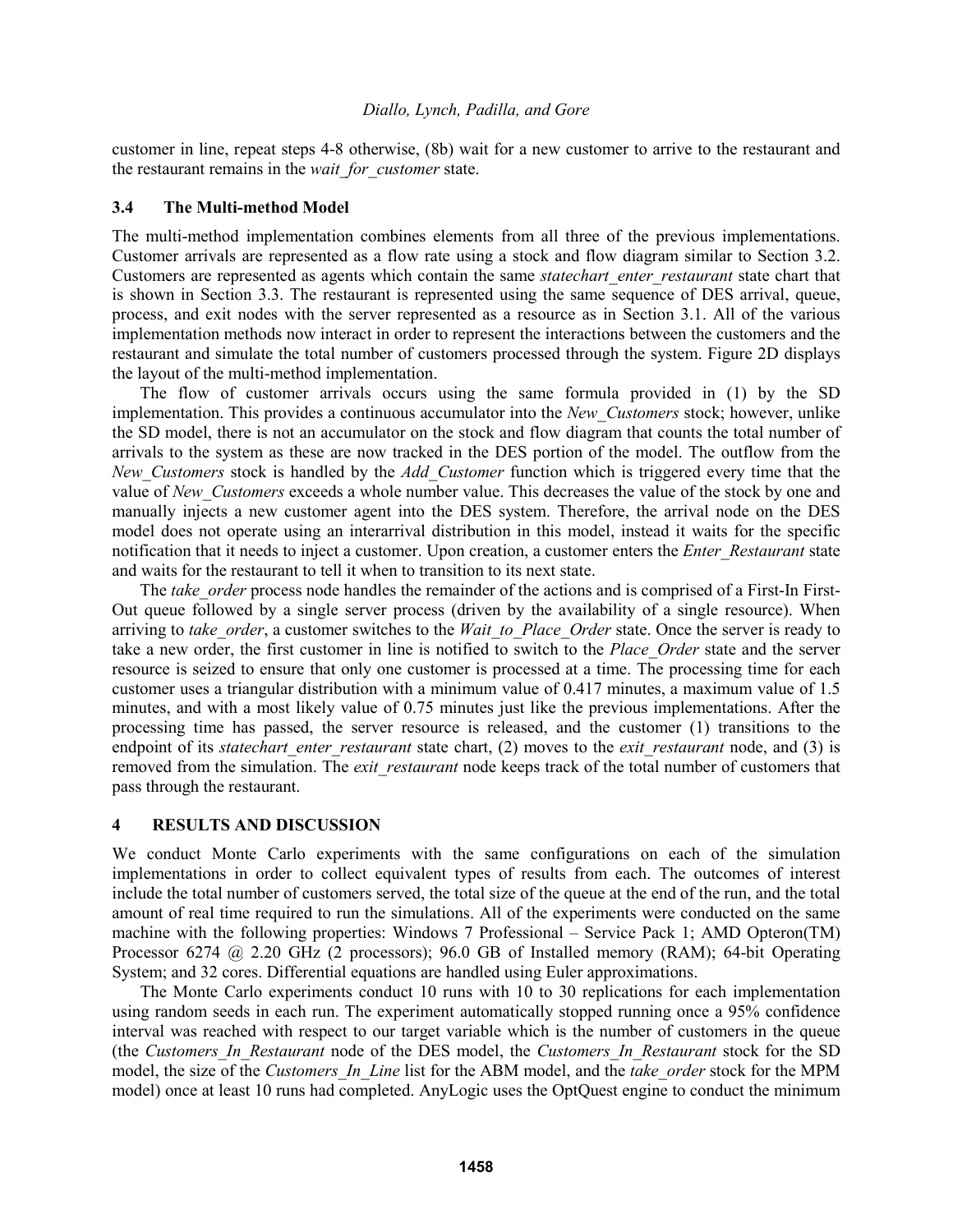number of runs needed to reach the objective solution based on the target variable (AnyLogic 2016). Table 1 provides the configurations of the Monte Carlo experiments.

| <b>Model Component</b>                       | <b>Modeling Method</b> | <b>Type of Distribution</b>            | Value                                                                 |  |
|----------------------------------------------|------------------------|----------------------------------------|-----------------------------------------------------------------------|--|
| Customer Arrivals -<br>Discrete              | ABM, DES               | Exponential <sup>(Mean)</sup>          | $Mean = 0.75$ minutes                                                 |  |
| Customer Arrivals -<br>Flow                  | SD, MPM                | Exponential <sup>(Lamda)</sup>         | Lamda = $0.75$ minutes                                                |  |
| Time to Process<br><b>Customer at Server</b> | ABM, DES, MPM, SD      | Triangular (Minimum,<br>Maximum, Mode) | $Min = 0.417$ minutes<br>$Max = 1.5$ minutes<br>$Mode = 0.75$ minutes |  |
| Service Delay                                | SD                     | Constant                               | 1.997 minutes                                                         |  |
| Number of Servers                            | ABM, DES, MPM, SD      | Constant                               |                                                                       |  |

Table 1: Experiment values for Monte Carlo experiments across each modeling method implementation.

For the SD implementation, we first run an optimization experiment to determine the value of the *Service Delay* to use for the Monte Carlo experiments. This experiment varies *Service Delay* between 0 and 2 minutes with the objective of producing as close a match as possible to the mean number of customers served from the DES Monte Carlo experiment (274.9 customers). We set 0 as the minimum bound to explore the cases where delays within the system prior to being serviced are assumed to be negligible. The optimization found that 1.997 minutes for the Service\_Delay produced the closest match on average with an objective value of 79.65 *Customers\_In\_Restaurant*.

For each Monte Carlo experiment, we collect statistics on the *total customers out* (TCO*f*), the *total queue size* (TQ<sub>*f*</sub>) remaining at the end of each simulation as well as the amount of real-time elapsed while running each simulation. The minimum, maximum, and mean values for TCO*<sup>f</sup>* and TQ*<sup>f</sup>* over each set of runs are collected and the mean confidence interval is displayed in Table 2. Including replications, each experiment produced 100 runs, thus providing 100 data points to calculate the means and mean confidence intervals for each output.

| Columns 2, 3, 6, and 7 reflect single runs and columns 4, 5, 8, and 9 reflect all runs per implementation. |                                   |     |      |                               |     |     |      |                    |
|------------------------------------------------------------------------------------------------------------|-----------------------------------|-----|------|-------------------------------|-----|-----|------|--------------------|
|                                                                                                            | <b>Total Customers Out (TCOA)</b> |     |      | <b>Total Oueue Size (TOA)</b> |     |     |      |                    |
| Modeling<br>Method                                                                                         | Min                               | Max | Mean | Mean<br>Confidence            | Min | Max | Mean | Mean<br>Confidence |

**Interval**

ABM | 319 | 350 | 335.66 |  $\pm 0.948$  | 24 | 118 | 66.54 |  $\pm 3.678$ DES  $\begin{array}{|c|c|c|c|c|c|c|c|} \hline \end{array}$  345  $\begin{array}{|c|c|c|c|c|c|} \hline \end{array}$  34.48  $\begin{array}{|c|c|c|c|c|} \hline \end{array}$   $\begin{array}{|c|c|c|c|c|} \hline \end{array}$  34.44  $\begin{array}{|c|c|c|c|c|} \hline \end{array}$   $\pm 4.109$ SD 357.25 358.11 357.78 ±0.033 40.69 44.28 42.18 ± 0.128 MPM 326 350 336.63 ±0.899 48 73 61.83 ± 0.898

**Interval**

| Table 2: Monte Carlo experimental results for the <i>total customers out</i> (TCO <sub>0</sub> ) and <i>total queue size</i> (TQ <sub>0</sub> ). |  |
|--------------------------------------------------------------------------------------------------------------------------------------------------|--|
| Columns 2, 3, 6, and 7 reflect single runs and columns 4, 5, 8, and 9 reflect all runs per implementation.                                       |  |

| We conduct a check to estimate the expected number of customers using an assumption that a queue                             |
|------------------------------------------------------------------------------------------------------------------------------|
| always exists since the average arrival rate exceeds the average service rate. On average we expect 400                      |
| arrivals (E[A] = $\frac{1}{0.75}$ * 300), 337 departures (E[D] = $\frac{1}{0.889}$ * 300), and 63 in the queue (E[Q] = 400 – |
| 337). The 337 departures fits inside the confidence interval of $TCO_f$ for the MPM model and lands just                     |
| above the intervals from the ABM and DES models and 63 expected customers remaining in the queue                             |
| falls inside the confidence intervals for ABM, DES, and MPM. It is not surprising that these numbers fall                    |
| slightly outside of the other confidence intervals since the models do not assume a constantly full queue.                   |

The  $TCO_f$  confidence intervals display that: (1) ABM overlaps with both DES and MPM; (2) DES overlaps ABM only; (3) SD does not overlap any of the other confidence intervals; and (4) MPM overlaps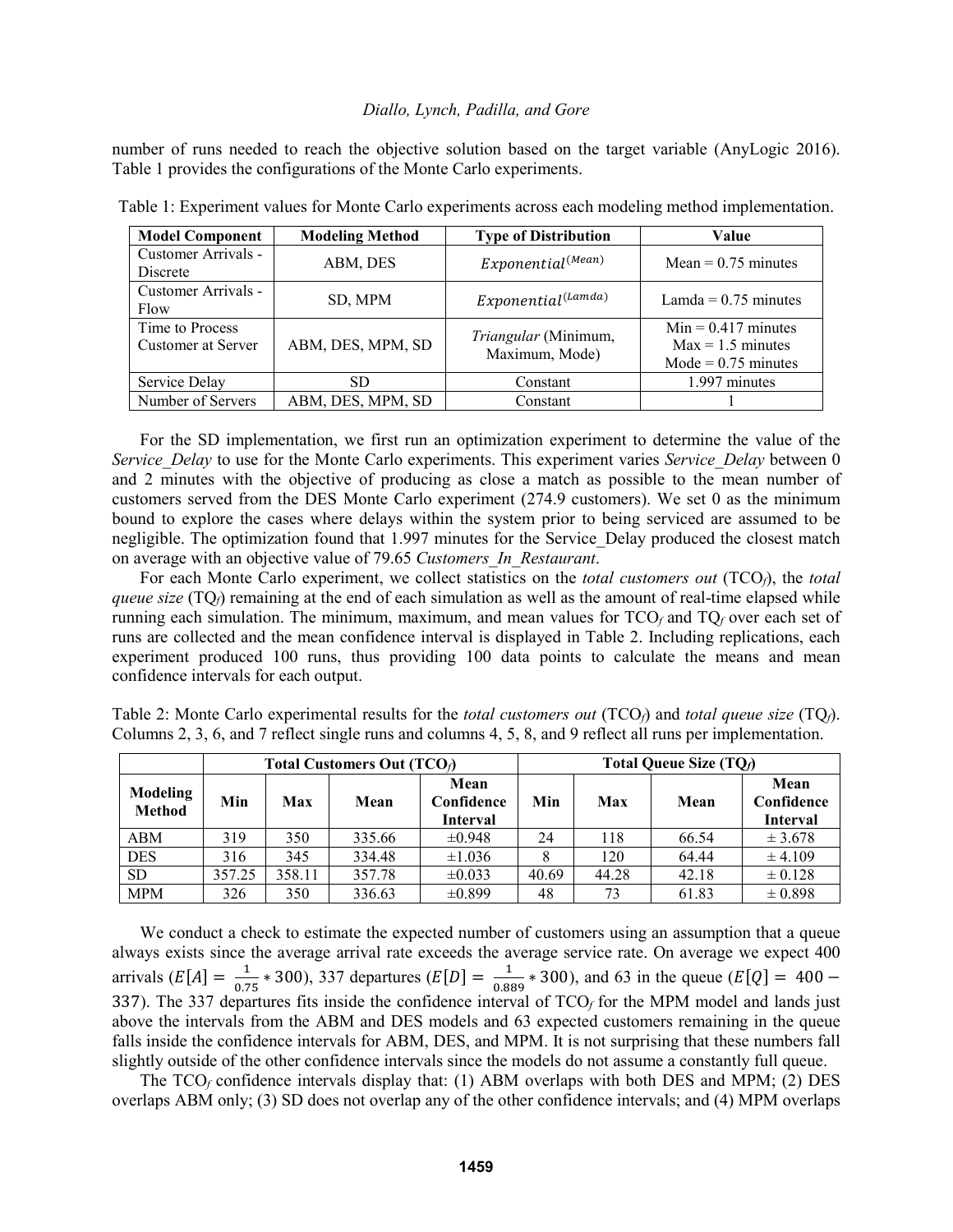ABM only. The TQ*<sup>f</sup>* confidence intervals shows: (1) ABM, DES, and MPM all overlap; and (2) SD does not overlap any of the others. Therefore, we conclude that the selection of a paradigm contributes significantly to the computation of simulation outputs.

These results show the importance placed on the variables of interest for the system for selecting a modeling paradigm, including the choice to mix more than one paradigm. We purposefully selected queue length and throughput to illustrate the impact that each paradigm's assumptions have, including: (1) interaction type (i.e. agent-agent communication or differential equation) and (2) representation of time advance. The fact that independent implementations of the same conceptual model on the same platform yields significantly different results provides a warning sign to modelers that MPM might take small differences between paradigms and amplify their effect or reduce large differences between paradigms when they should not. We observe that the MPM model yields a significantly different outcome from the SD model, but we do not find evidence that the implementation provides a significantly different outcome from ABM or DES with respect to the variables of interest in this case. The selection of ABM, DES, or MPM does not provide any additional gains in accuracy with respect to these variables.

Additionally, the results show that (1) DES overlaps MPM's confidence intervals for execution time and executed much quicker than (2) ABM and SD whose confidence intervals overlap. The SD and ABM implementations taking the longest to run makes sense as the SD model's stocks and flows update every time tick (DT) and the ABM model's agents operate using a sequence of communications (a process that is simplified and abstracted out of the DES model). This result challenges the intuitive notion that MPM takes longer to run in general and points to the underlying simulation implementation as a source of additional execution time. Table 3 provides the amount of real time taken to execute the Monte Carlo simulations in seconds. Columns 2 and 3 provide the minimum and maximum time any single run lasted, column 4 provides the average length of time that the runs lasted, and column 5 provides the interval around the mean that we would generally expect a run to take to reach completion during execution.

| <b>Modeling Method</b> | <b>Minimum</b> | <b>Maximum</b> | Mean  | <b>Mean Confidence</b> |
|------------------------|----------------|----------------|-------|------------------------|
| ABM                    | .264           | 10.081         | 5.701 | $\pm 0.527$            |
| <b>DES</b>             | .079           | 5.727          | 3.46  | $\pm 0.271$            |
| <b>SD</b>              | .796           | 10.554         | 6.21  | $\pm 0.527$            |
| <b>MPM</b>             | 125            | 4.875          | 3.736 | $\pm 0.196$            |

Table 3: Execution time (real time passed) for each model in seconds.

Interestingly, the MPM implementation, which contains SD flows , took less time to execute than the ABM model on average (comparatively fewer updates per time step). This suggests that the number of computations required to handle the interactions between agents approaches the number of calculations within the SD model. The MPM model taking less time to execute than the ABM and SD models may suggest that the MPM paradigm allowed us to efficiently represent the system's parts. However, this finding may have been driven by the fact that the conceptual model contains an intuitive mapping to a queueing-based configuration, which simultaneously produced the most computationally effective result. We recommend the work of Spiegel et al. (2005) for a discussion on the role of assumptions and constraints in model development.

### **5 CONCLUSION**

The selection of a modeling paradigm has a significant impact on the range of results produced when executing a simulation. Therefore, it is important to select an appropriate paradigm when designing a model based on the requirements of the model and the assumptions that pertain to the modeling paradigm. This work is limited by using a generic restaurant scenario and not having actual data with which to validate the results, because of this we cannot determine which model produced the closest to expected results. The best indicator of success that we have between paradigms, lies with the DES and MPM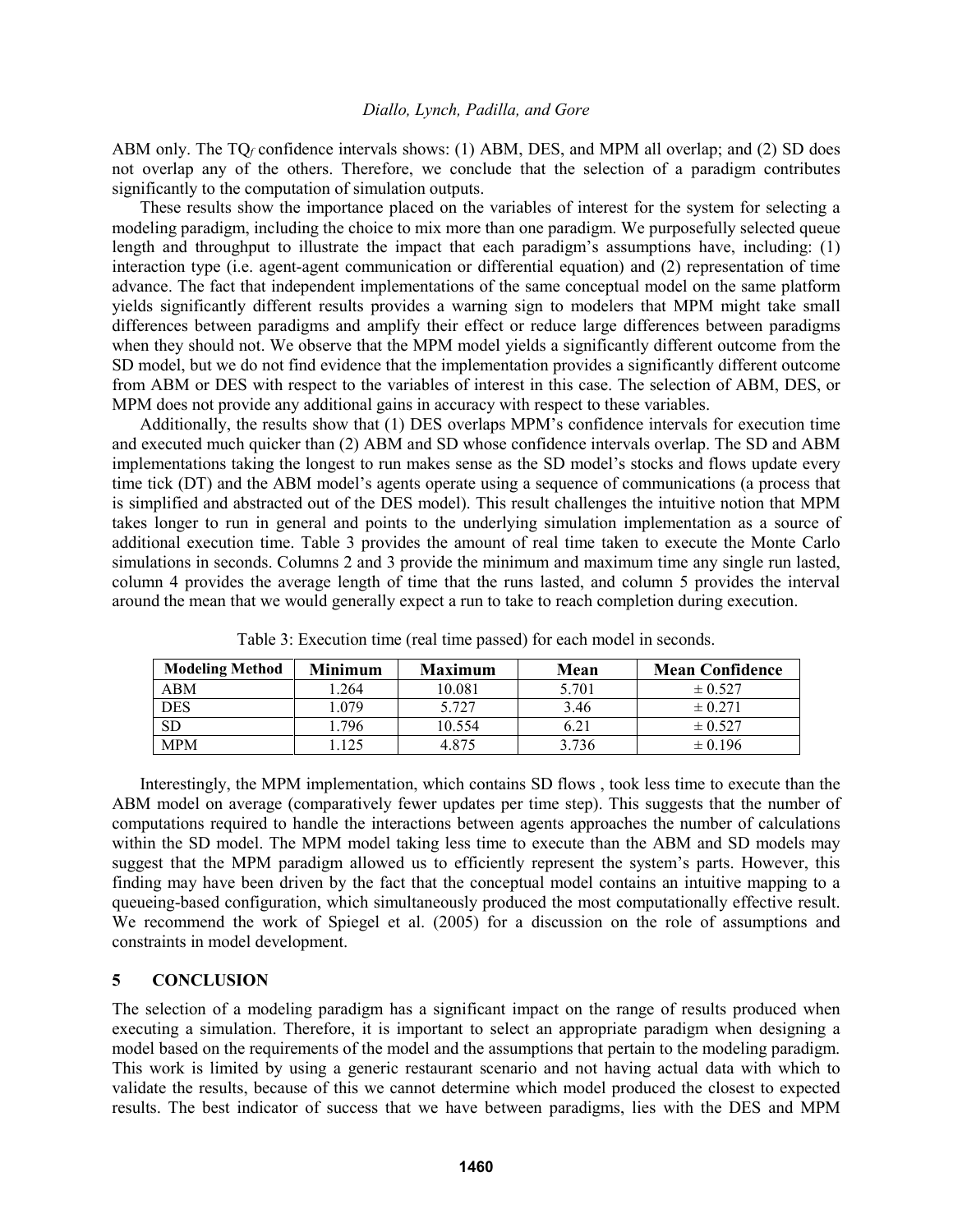implementations executing the fastest indicating that the use of DES queues may have been the most appropriate method for implementing the simulation models.

Future work involves expanding the evaluation of simulation implementations using varied modeling methods to include: more complex systems; running simulations using different hardware configurations; testing simulation objectives that may be better fits for non-DES paradigms (i.e. present a use case that is primarily modeled in SD and another that is prime for ABM); and conduct experiments with real scenarios that include data that can be used for validating the results, thereby providing a way to determine which method is a better candidate for implementing different conceptual modes. Conducting these future studies will provide a more complete idea of the effects that using different paradigms to implement the same model produces on the results.

#### **REFERENCES**

- AnyLogic. 2016. "AnyLogic Help: Optimizing Stochastic Models." AnyLogic 7 Pro. Help, AnyLogic North America, Chicago, Illinois. Accessed June 29, 2016. www.anylogic.com/anylogic/help/.
- Balaban, M., P. Hester, and S. Diallo. 2014. "Towards a Theory of Multi-method M&S Approach: Part I." In *Proceedings of the 2014 Winter Simulation Conference*, edited by A. Tolk, S. Diallo, I. Ryzhov, L. Yilmaz, S. Buckley, and J. Miller, 1652-1663. Piscataway, New Jersey: Institute of Electrical and Electronics Engineers Press.
- Djanatliev, A., and R. German. 2013. "Prospective Healthcare Decision-making by Combined System Dynamics, Discrete-event and Agent-based Simulation." In *Proceedings of the 2013 Winter Simulation Conference*, edited by R. Pasupathy, S.-H. Kim, A. Tolk, R. Hill, and M. E. Kuhl, 270- 281. Piscataway, New Jersey: Institute of Electrical and Electronics Engineers Press.
- Fishwick, P. A., and B. P. Zeigler. 1992. "A Multimodel Methodology for Qualitative Model Engineering." *ACM Transactions on Modeling and Computer Simulation (TOMACS) 2*(1): 52-81.
- Fishwick, P. A. 1995. *Simulation Model Design And Execution: Building Digital Worlds*. Upper Saddle River, New Jersey: Prentice Hall PTR.
- Forrester, J. W. 1961. *Industrial Dynamics*. Cambridge, Massachusetts: The MIT Press.
- Forrester, J. W., and P. M. Senge. 1980. "Tests for Building Confidence in System Dynamics Models." *System Dynamics, TIMS Studies in Management Sciences 14*: 1-40.
- Gilbert, N. 2008. *Agent-based Models (Series/Number 07-153: Quantitative Applications in the Social Sciences)*. Los Angeles, California: SAGE Publications.
- Hardebolle, C., and F. Boulanger. 2009. "Exploring Multi-paradigm Modeling Techniques." *SIMULATION 85*(11/12): 688-708.
- Kelton, W. D., R. P. Sadowski, and N. B. Swets. 2010. *Simulation with ARENA (Fifth Edition)*. New York, New York: McGraw-Hill, Inc.
- Kuhn, T. S. 1970. *The Structure Of Scientific Revolutions (International Encyclopedia Of Unified Science, Vol. 2, No. 2)*. Chicago, Illinois: University of Chicago Press.
- Langroodi, R. R. P., and M. Amiri. 2016. "A System Dynamics Modeling Approach for a Multi-level, Multi-product, Multi-region Supply Chain under Demand Uncertainty." *Expert Systems with Applications 51*: 231-244.
- Lorenz, T., and A. Jost. 2006. "Towards an Orientation Framework in Multi-paradigm Modeling: Aligning Purpose, Object and Methodology in System Dynamics, Agent-based Modeling and Discrete-event Simulation." In *Proceedings of the 24th International Conference of the System Dynamics Society*, 1-18. Hoboken, New Jersey: Wiley.
- Lynch, C., J. Padilla, S. Diallo, J. Sokolowski, and C. Banks. 2014. "A Multi-paradigm Modeling Framework for Modeling and Simulating Problem Situations." In *Proceedings of the 2014 Winter Simulation Conference*, edited by A. Tolk, S. Diallo, I. Ryzhov, L. Yilmaz, S. Buckley, and J. Miller, 1688-1699. Piscataway, New Jersey: Institute of Electrical and Electronics Engineers Press.